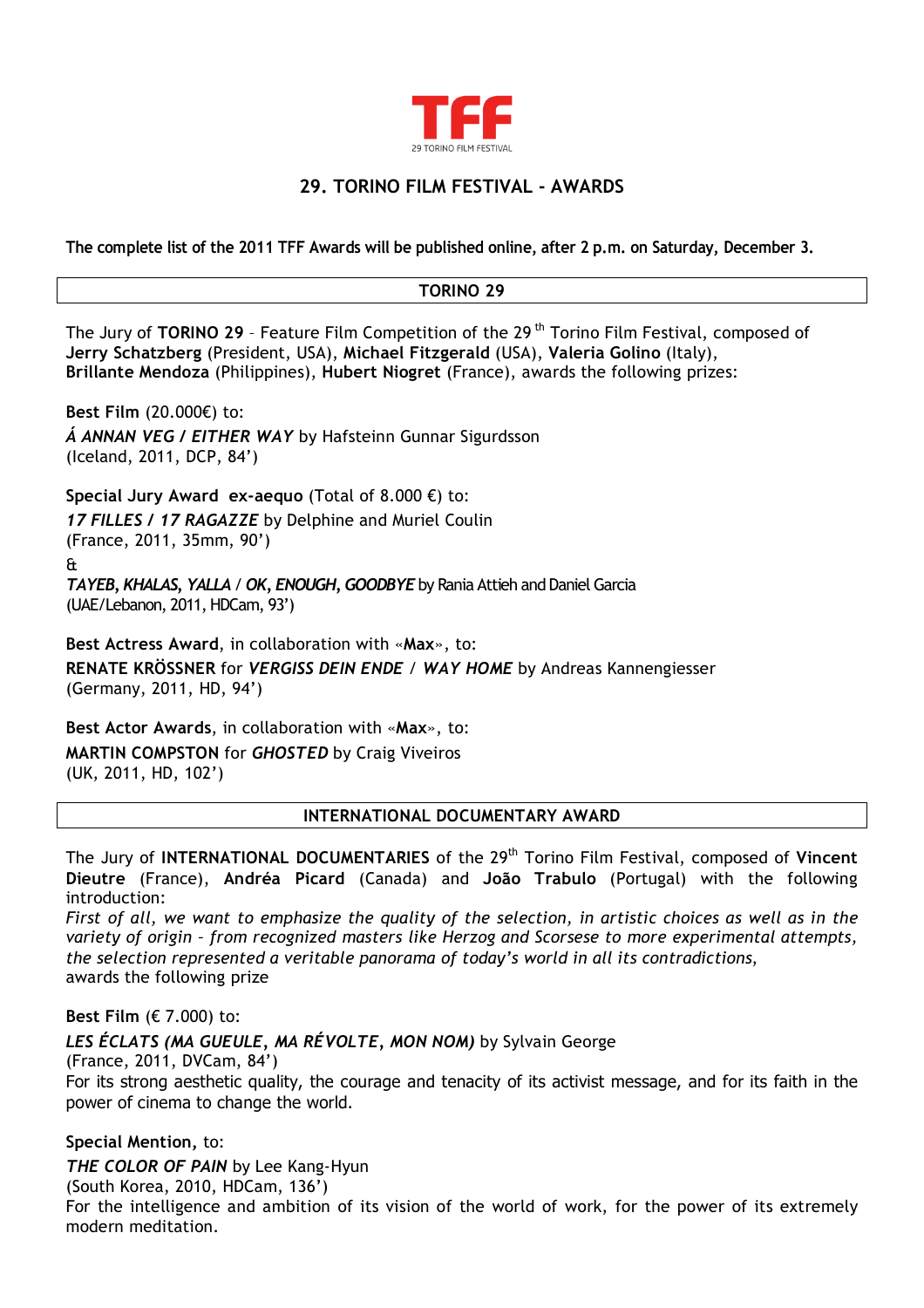#### **ITALIANA.DOC**

The Jury of **ITALIANA.DOC**, Italian Documentary Competition, of the 29<sup>th</sup> Torino Film Festival, composed of **Françoise Lebrun** (France), **Sirkka Möller** (Germany), **Eugenio Renzi** (Italy) awards the following prizes:

## **Best Film**, in collaboration with **Persol**, (€ 7.000) to:

*L'OROGENESI* by Caldwell Lever

(Italy/USA, 2011, HDCam, 53')

We wished to award the prize to an unprecedented and courageous entry on a subject unusual for documentary, and classic in scholarly texts: *L'OROGENES*I is striking for its ironic and serious treatment of the mythical birth of Italian civilization. A revisiting of History through arbitrary but revealing fragments, it intelligently plays with archaism and anachronism in word and image. Playful insolence masterfully incarnated.

## **Special Jury Award** (€ 3.000) to:

*IL CASTELLO* by Massimo D'Anolfi and Martina Parenti

(Italy, 2011, DigiBeta, 90')

We have decided to give the special Jury Award to a film that enables us to look behind the scenes of an institution that most of us think we know. With rigor and curiosity, the directors stick to their clear cinematographic vision and chosen structure. Their long takes that were shot throughout one year uncovers the microcosm of the airport and its people of those who just pass through and of those who are always there.

## **Special Mention**, to

*FREAKBEAT* by Luca Pastore

(Italy, 2011, DigiBeta, 90')

We want to mention *FREAKBEAT* for the revival, the humour of a disappeared world, where hopes were so different and freedom seemed to be possible.

## **ITALIANA.CORTI**

The Jury of **ITALIANA.CORTI**, Italian Short Film Competition, of the 29th Torino Film Festival composed of **Yuri Ancarani** (Italy), **Alice Rohrwacher** (Italy) and **Carlo Michele Schirinzi** (Italy), given that the *Turin Film Festival has traditionally been attentive to and supportive of the work of research, believing that the foundation of this research is the courage to choose, to dig up the necessary image and take a position*, awards the following prizes:

**Best Film** (€ 5.000) to: *VIA CURIEL 8* by Mara Cerri and Magda Guidi (France, 2011, DigiBeta, 10') Form and content pull at one another, sucking us into their mystery. Is it déjà vu?

**Special Jury Award Kodak Short Film Award** (€ 5.000, in film stock) to: *OCCHIO DI VETRO CUORE NON DORME* by Gabriele di Munzio (France, 2011, Betacam, 25') Transparent in its confusion, real in its inadequacy.

**Special Mention** to: *DELL'AMMAZZARE IL MAIALE* by Simone Massi (Italy, 2011, DigiBeta, 6') A painful and beautiful arrow, piercing our memory.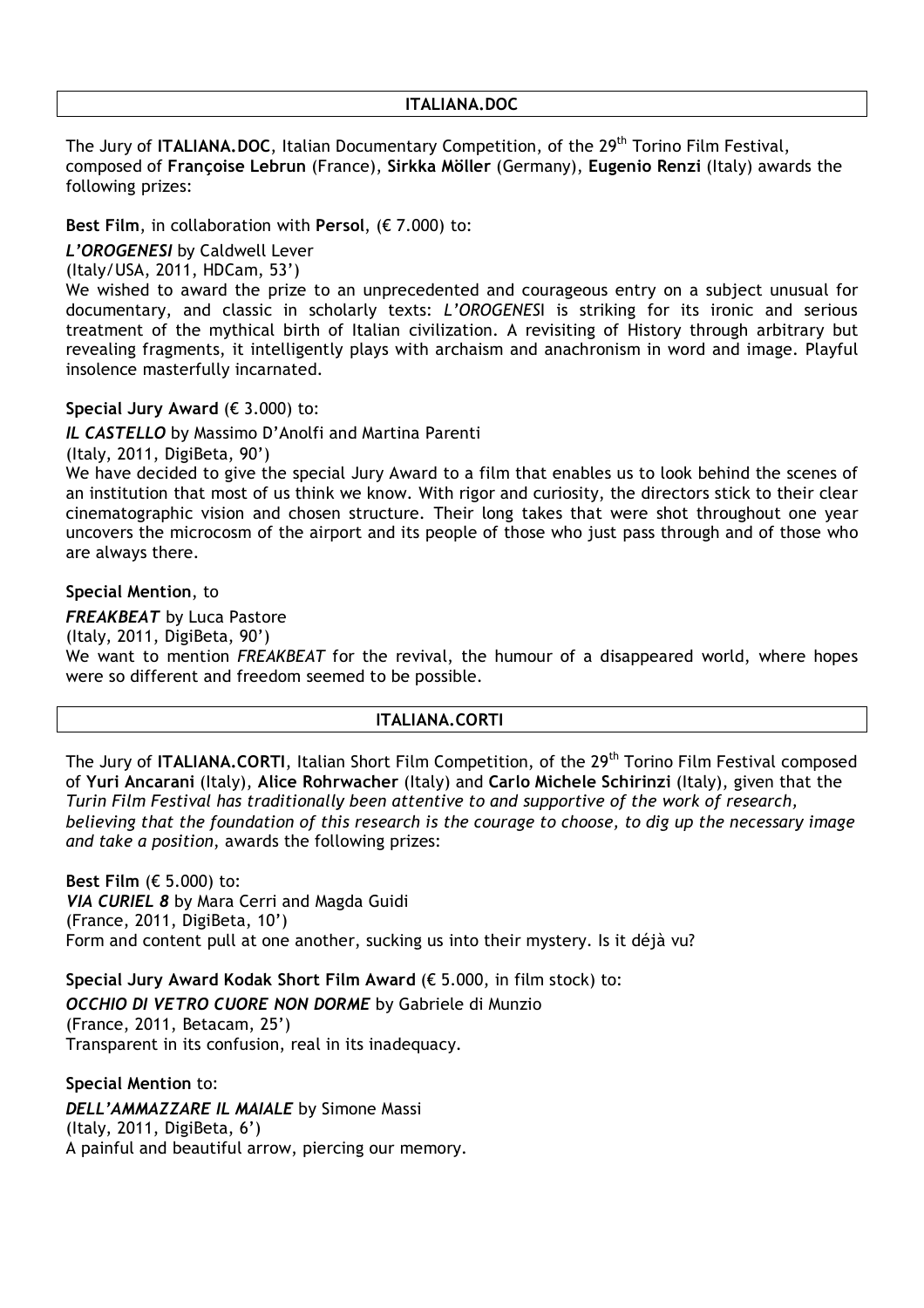#### **CIPPUTI AWARD**

The Jury of the **CIPPUTI AWARD** composed of **Francesco Tullio Altan** (Italy), **Francesca Comencini** (Italy) and **Riccardo Iacona** (Italy) awards the following prize:

## **Best Film About Working World**, to:

*LE VENDEUR* by Sébastien Pilote

(Canada, 2011, 35mm, 107')

In a piece about the First World, whose motor suddenly stopped, workers stay home and no longer sell their products. In a small town in the depths of Québec, covered day and night by a thick layer of snow, Sébastien Pilote makes us experience the most serious crisis of capitalism through the eyes and heart of a single extraordinary character, an elderly car salesman – a symbol of the industrial revolution, the oldest and best of them all. In the emotional derangement that overwhelms the salesman, we recognize all the labors and adjustments in the sense of the value of labor that were imposed by the crisis: what fills the affective void, what you lose and never thought you would, what kills you, what saves you...

## **SPAZIO TORINO / Short Film Competition for directors born or living in Piedmont**

**Chicca Richelmy Award for the Best Film (€ 2.500**; offered by Association Chicca Richelmy) in collaboration with "La Stampa"- "Torino Sette" – Achille Valdata Award, to:

*SE DAVVERO, PRENDERÒ IL VOLO* by Filippo Vallegra

(Italy, 2011, DigiBeta, 9')

For the esthetic taste and the choice to create a complete work.

## **FIPRESCI AWARD**

The Jury of the FIPRESCI AWARD (International Film Critics Prize) of the 29<sup>th</sup> Torino Film Festival. composed of **Emanuel Levy** (USA), **Jean-Marie Mollo Olinga** (Cameroon) and **Piero Spila** (Italy), awards the following prize:

#### **Best Film Torino 29**, to:

*LE VENDEUR* by Sébastien Pilote

(Canada, 2011, 35mm, 107')

An important film set in the heart of Québec, against the background of the current financial crisis. The main protagonist is the frozen snow that seems always to be blocking people, feelings, and things. The film represents with limpidity of imagination and rigor of narrative the delusion of a man who believes he can save himself on his own, protected by the System and at the mercy of its unavoidable rules.

#### **COLLATERAL AWARDS**

#### **HOLDEN SCHOOL AWARD**

The Jury of the **HOLDEN SCHOOL AWARD FOR THE BEST SCREENPLAY** from Torino 29, composed of the students of the two-year course in writing and story-telling, awards the following prize:

**Best Screenplay Award** – Torino 29, to:

*Á ANNAN VEG / EITHER WAY* by Hafsteinn Gunnar Sigurdsson

(Iceland, 2011, DCP, 84')

An essential and Becket-like film, that balances on a centerline drawn from nothing to nothing in the Icelandic desert populated by female ghosts.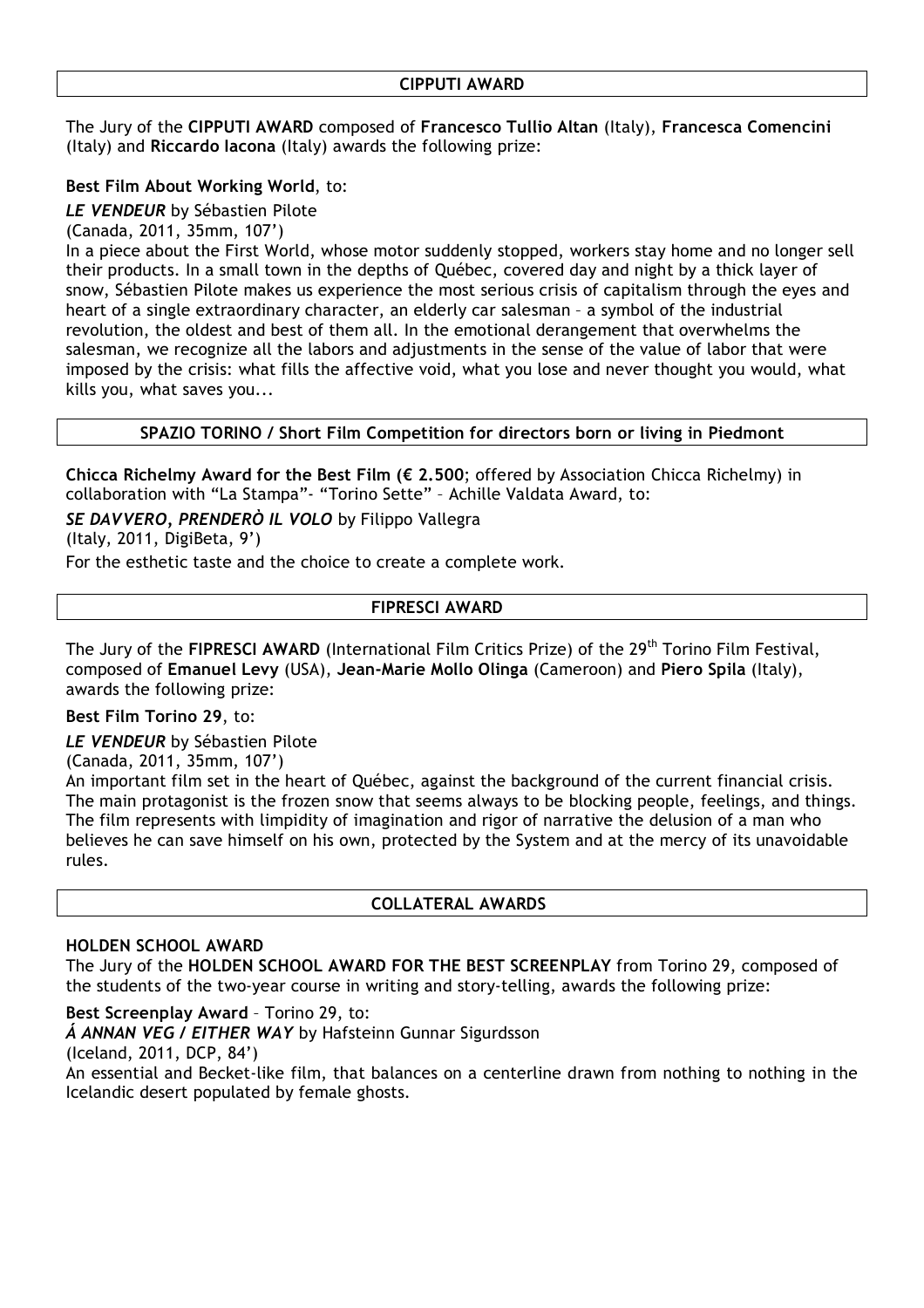## **ACHILLE VALDATA AWARD**

The Jury of the **ACHILLE VALDATA AWARD** composed of 20 readers of "Torino Sette" awards the following prize:

**Best Film** – Torino 29, to: *50/50* by Jonathan Levine (USA, 2011, 35mm, 99') For the ability of the authors in telling a difficult story, with the right balance between drama and comedy.

## **AVANTI! AWARD**

The Jury of **AVANTI! AWARD** (Agenzia Valorizzazione Autori Nuovi Tutti Italiani), composed of **Chiara Boffelli**, **Fiammetta Girola, Davide Lantieri** – has seen the films in the sections italiana.doc, italiana.corti and Spazio Torino. It proposes the following film for the **AVANTI!AWARD** – **Distribution, of films awarded in Cinema d'Essai,** curated by Lab 80 Film**:**

*IL CASTELLO* by Massimo D'Anolfi and Martina Parenti (Italy, 2011, 90') For its ability to capture a mostly inaccessible reality through a rigorous yet always compelling style.

## **UCCA – VENTI CITTÀ AWARD**

The Jury of **UCCA** (Unione Circoli Cinematografici Arci) composed of **Mauro Brondi**, **Francesca Panebianco**, **Federico Cano Correa**,

This year the jury dedicates the prize to the Museum of Resistance, Deportation, War, Rights, and Freedom, currently at risk of closure, and awards

**VENTI CITTÀ AWARD** - **Distribution of the winning documentary in at least 20 cities at film clubs and UCCA affiliated cinemas**, to:

#### *FERRHOTEL* by Mariangela Barbanente

(Italy, 2011, Digibeta, 73')

For the portrayal of the experience of immigration into our country, showing aspects of struggle, resistance, and social redemption, and for the moving gaze that delicately delves into the characters' intimacies.

The jury also confers two **Special Mentions** with the commitment to offer programming of these works within the national network of UCCA clubs:

## **BAD WEATHER** by Giovanni Giommi

(Germany/UK, 2011, HDCam, 82')

For the attention given to a small village where women reclaim the right to a life of dignity.

**UN MITO ANTROPOLOGICO TELEVISIVO** by Maria Helene Bertino, Dario Castelli and Alessandro Gagliardo (Italy, 2011, Betacam, 54')

For the visible unveiling of a real world that is otherwise lost.

## **BASSAN ARTS & CRAFTS AWARD**

The Jury of the **BASSAN ARTS & CRAFTS AWARD** composed of **Massimo Ghini**, **Cinzia Lo Fazio**, **Marco Risi**, awards the following prize:

**BASSAN ARTS & CRAFTS AWARD** - **Prize for Best Production Design**, awarded by the Italian Production Designer and Costume Designer Association(€ 3.000), to:

## **MARCUS ROWLAND**,

Production Designer of *Attack the block* by Joe Cornish (France/UK, 2011, 35mm, 88') Despite having to contend with location shooting, we see in this project the desire to execute a precise aesthetic style based on the accurate choice of architectural forms in outdoor environments, and by the use of alternating bands of green and red in the interior decor. The set designer's work shows the desire not to go overboard in the use of colors or exaggerated forms, and the careful characterization of the indoor environments in the choice of furnishings. The result is a perfect synthesis of the entire art department - set design, cinematography, and costumes – all of which, the critical viewer can clearly see, followed a well-defined chromatic theme.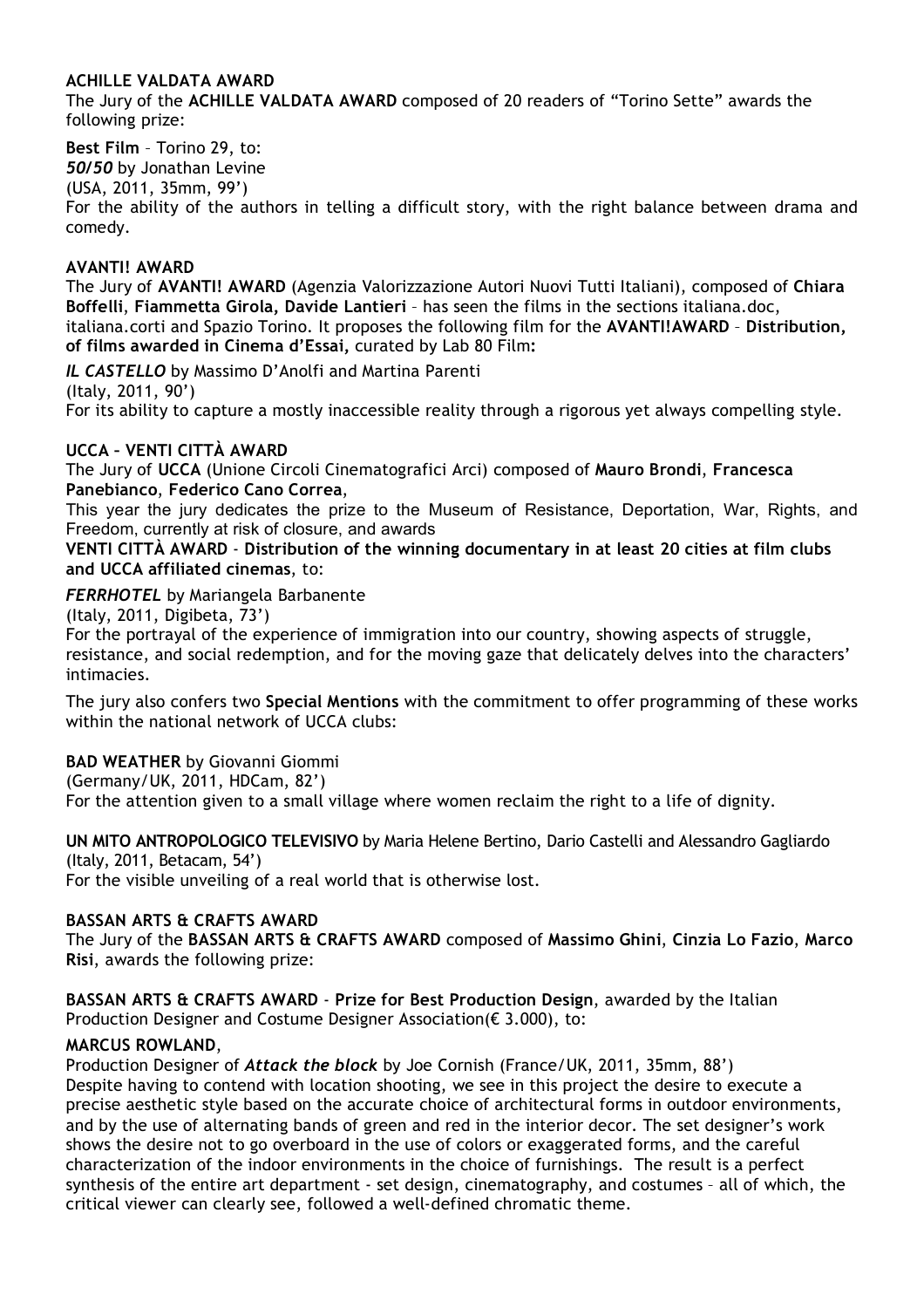#### **GANDHI'S GLASSES AWARD**

The Jury of the **GANDHI'S GLASSES AWARD** composed of **Cristina Balzano**, **Giorgio Barazza**, **Dario Cambiano**, **Laura Operti**, **Marco Scarnera**, awards the following prize:

**GANDHI'S GLASSES AWARD - Best movie representation of a Gandhi-like vision of the world**, to

#### *VERGISS DEIN ENDE / WAY HOME* by Andreas Kannengiesser

(Germany, 2011, 35mm, 94')

For the ability of representing the capacity of overcoming the interpersonal conflicts and the social conventions through empathy, solidarity, free commitment without prejudices; for the cohesion and the balance of the direction and for the introspective softness given by the interpreters.

#### **Special Mentions**, to

*CONDITION* by **Andrei Severny** (USA, 2011, HDCam, 70') For the attention dedicated to the relationship as cure and for the search of integration between humanity and nature.

#### *INTO THE ABYSS* by **Werner Herzog**

(USA, 2011, DCP, 106')

For approaching the theme of the death penalty and the violence of the prisons with sobriety, witnessing the absolute value of life.

**A special thanks to those who have supported the Torino Film Festival:**

Ministry of Cultural Heritage and Activities - Film Head Office

Piedmont Region, City of Torino and Province of Torino

**With the support of**: Compagnia di San Paolo and Fondazione CRT.

**Main Sponsors**: Intesa San Paolo, Lancia.

**Sponsors**: Persol and Martini & Rossi.

**Cultural Partners**: Rai, Teatro Regio Torino, Fondazione Ente dello Spettacolo, Associazione Chicca Richelmy, Xké? Il laboratorio della curiosità, Giardino d'inverno, La Cinémathèque Française, Piemonte dal vivo, Contemporaryart.

**Partners**: Kodak, Euphon, REAR , Monini, Sub-Ti, Blah Blah, Libra concerti, Softsolutions, Guido Gobino.

**Media Partners**: Rai News, Rai Radio 3, Max, MGM, Torino Sette, Torinow, Radio Cinema, Cinecittànews.it, Film.it, FRED Film Radio, Ildocumentario.it, movieplayer.it, Newscinema.it, Festival Scope.